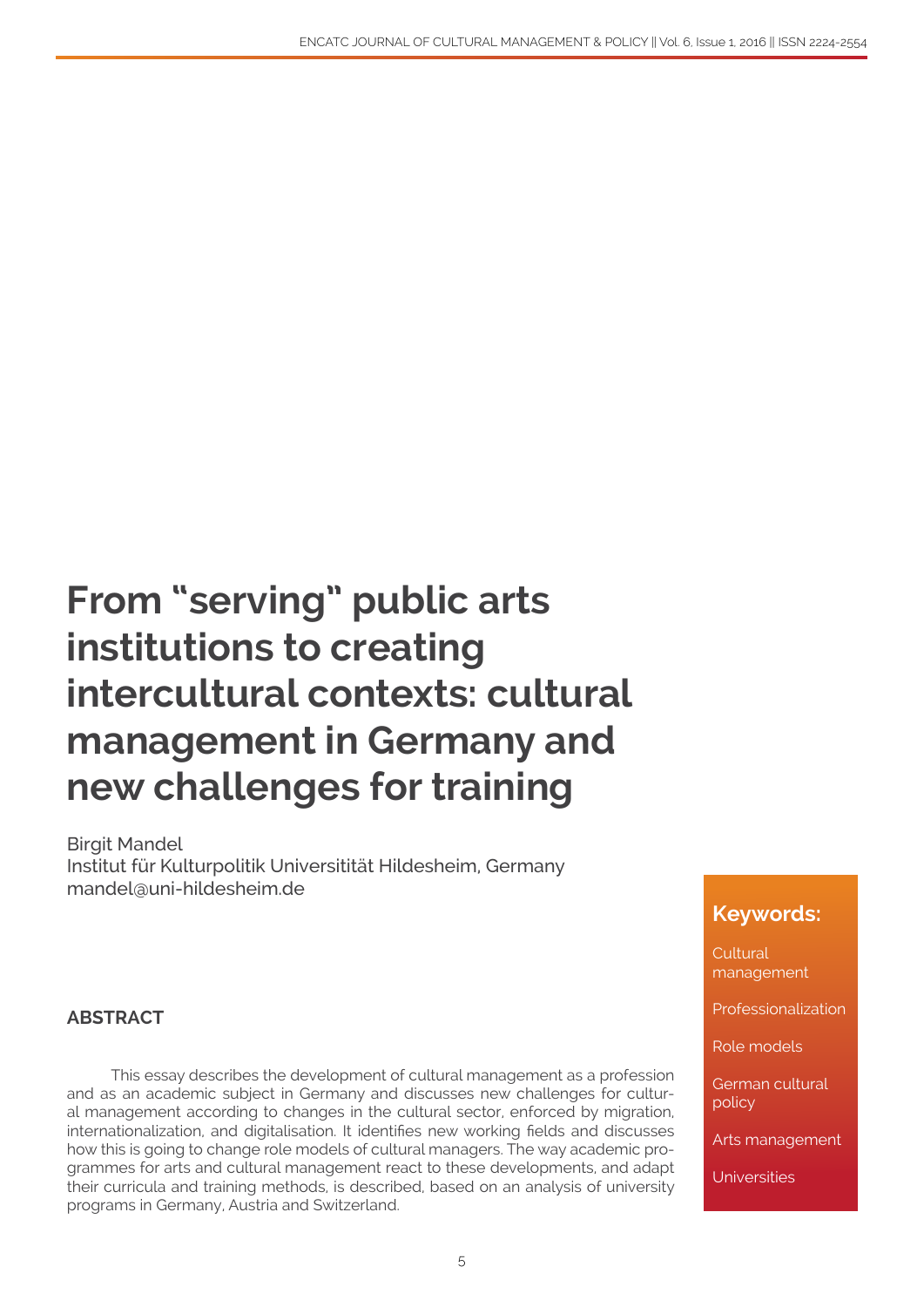## **Development of cultural management in Germany and Western Europe**

Cultural Management as a profession and as an academic training subject only started to develop in the beginning of the 1990s in Germany and most other European countries, as a result of diminishing public funding for arts institutions and growing competition between private culture providers. One of the main reasons why cultural management attracted attention at that time were the financial difficulties many European countries were facing – in Germany especially as a consequence of German reunification, which required a lot of extra public funding. For the first time, after a long period of very high, and continuously increasing, public cultural funding, arts institutions in Germany suffered from resources shortage and were asked to manage their institutions more efficiently by means of professional arts management. For example,

artistic directors in theatres or museums became supported by business managers, assuming that an efficient management could lower the costs for public arts institutions and thus make up for shortages in budget (Look, 1991; Bendixen, 2002; Mandel, 2009). A further reason for the need of cultural management in the public arts sector was the growing competition between public cultural institutions and an increasing number of private culture providers, such as musical companies, since the end of the 1980s. New professional posts,

for example in PR and Marketing, began to emerge also in public institutions (Mandel, 2012)

Accordingly, in the beginning of the 1990s, many professional training courses in arts management were established and so were the very first programmes for cultural management, based at universities. A current expert report counts approximately 75 training institutions for cultural management in Germany altogether – about 45 of them are courses of study at universities. Most cultural management courses are CPD/Master programmes<sup>1</sup>. In 1996, the first handbook of cultural management was published in Germany (*Raabe Fachverlag*). And in 2000 the first comprehensive Internet network was founded<sup>2</sup>, which includes a monthly newsletter, also published in English, informing its readers about events, new books and current developments in cultural management in Germany and internationally. In the beginning, cultural management was mainly defined as efficient and effective arts management of (mainly) public arts institutions, by adapting economic tools to the cultural sector. It was considered to be a set of tools, taken by the economic sector to "rationalise" the arts sector and opening up new financial resources. In the first books and articles on arts and cultural managers, those were defined as "specialist for economic questions", "fundraiser", "mediator between arts and economy", or "impresario" (see Siebenhaar, 2003; Berg, 2007).

# **The cultural manager as a "commercializer": reservations against cultural management as a consequence of traditional German cultural policy**

Today the need for a professional, systematic approach to cultural management at a practical level, as well as in academic research, is taken for grant-

> ed. Nevertheless, there are still prejudices towards arts management in countries like Germany, Austria and Switzerland, especially in the older generation. A survey amongst graduates of cultural management programs in Switzerland showed that hardly any of them is using the title and self-definition of a "cultural manager" because the image of a cultural manager is still rather that of the "commercializer" (Keller, 2004 & 2008). It was argued that cultural management contributes to the commer-

cialization of arts and culture by working with economic methods. Cultural management was therefore considered to reduce complexity and diversity in the art worlds. These prejudices also have to do with the traditional view on arts and culture in Germany, which has very much formed the cultural policy until now. More precisely, one of the biggest fears of German cultural policymakers and within the arts community is that the freedom of the arts could be limited by management. Safeguarding the freedom of the arts and the artists, as well as keeping them away from direct political influence, became most important for the new German Republic after World War ii, as a consequence of the Nazi regime, and is thus also guaranteed in the basic law.

Preserving this independence of the arts, it was also interpreted that the state and the communities have to finance arts and their institutions to become

**"SAFEGUARDING THE FREEDOM OF THE ARTS AND THE ARTISTS, AS WELL AS KEEPING THEM AWAY FROM DIRECT POLITICAL INFLUENCE, BECAME MOST IMPORTANT FOR THE NEW GERMAN REPUBLIC AFTER WORLD WAR ii"**

<sup>1</sup> For more information, see http://www.kulturmanagement.net/ausbildung/prm/57/v\_\_list/edk\_\_2/index.html

<sup>2</sup> See www.artsmanagement.net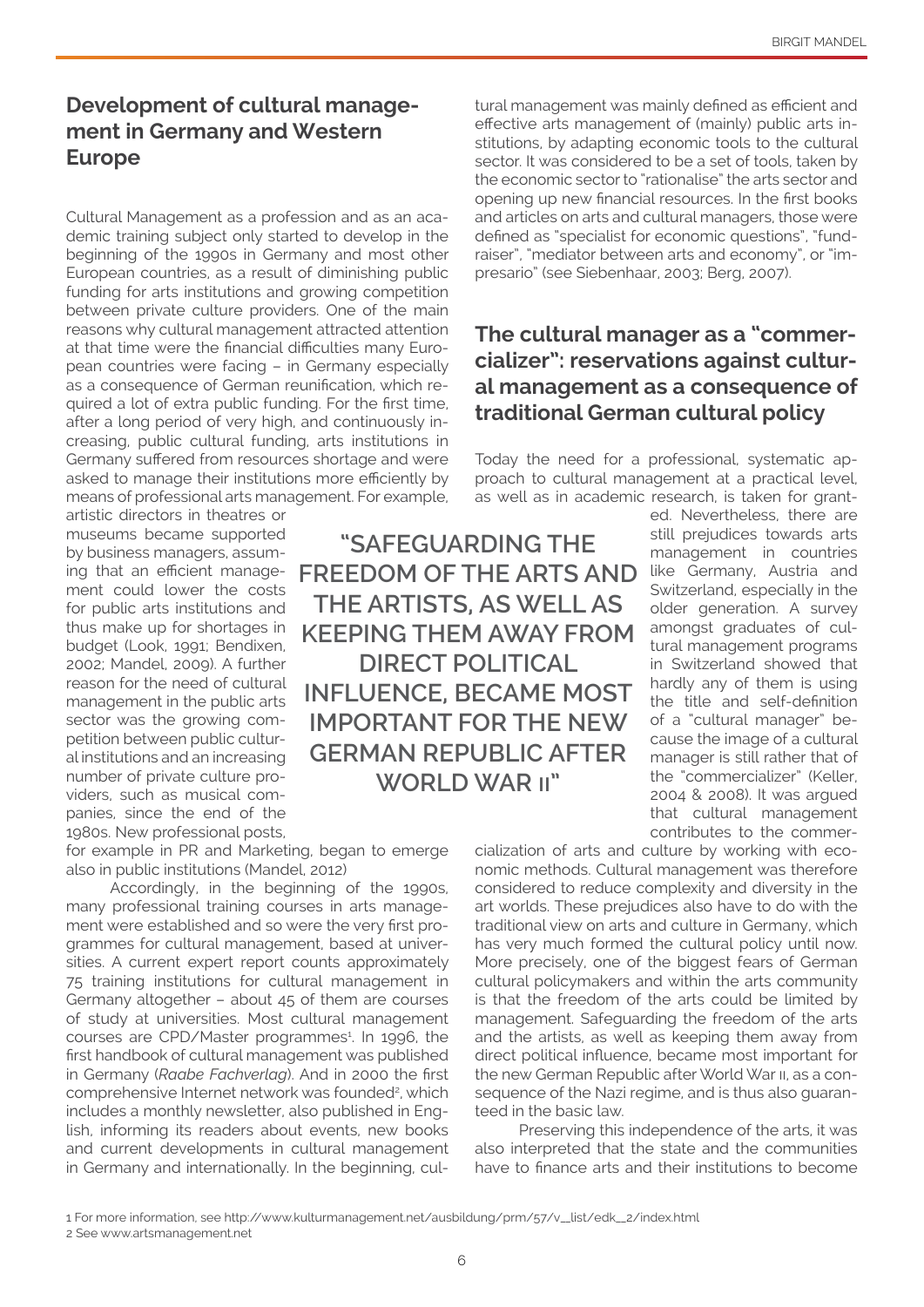# **"THE TRADITIONAL** *GERMAN* **CONTRAST OF 'HIGH', 'VALUABLE' ARTS AND POPULAR 'LOW', COMMERCIAL 'MASS' CULTURE IS GRADUALLY DISAPPEARING IN FAVOUR OF DYNAMIC CULTURAL EXPRESSIONS"**

independent from market and audiences interests. Germany's cultural landscape, compared with that of other countries, comprises a very high number of publicly funded, and often publicly run, high culture institutions: more than 150 state and municipal theatres (nearly every bigger city in Germany has a theatre, fully staffed with ballet, drama and orchestra); over 200 private, often partly-subsidised theatres; 130 state-funded symphony and chamber orchestras; 6,000 museums (half of which are publicly funded); 40 festival halls and some 7,000 festivals per year; around 10,000 libraries (see Statistische Ämter des Bundes und der Länder, 2014). Furthermore, a total of 9.5 billion euros of public money is annually distributed to arts and culture institutions. Germany has a highly institutionalized, and thus very inflexible, publicly financed arts and cultural sector. Public arts institutions are supposed to present "high serious valuable arts", whereas forms of entertaining arts and culture, preferred by the majority of the population, is left to the private sector. This has lead to a strong distinction between publicly funded "serious" arts and low commercial, "entertaining" arts. Within this system and beliefs, the arts/cultural manager was seen as a threat, contradicting the paradigm that good art cannot survive in free markets and that all sources of funding, beyond public sources, could endanger the autonomy of arts and artists.

# **Developments and challenges in the arts sector and in society**

The traditional publicly financed arts sector and cultural policy in Germany is about to change, due to demographic changes and a growing international influence, which has also consequences for the functions and goals of cultural management.

#### *Changing structures of arts suppliers and higher appreciation of creative industries*

If the amount of public money for the arts, also in a rather rich country like Germany, is going to be decreasing due to shrinking cities in some parts of the country and increasing social cost, there will be less money for traditional institutions and hardly any money for new institutions. Arts institutions need to find and develop

new financial resources. New forms of co-operation between public arts institutions and private sponsors and foundations need to be sought. More and more new cultural initiatives are privately run, many graduates of cultural management programmes establish their own private cultural enterprises as there is no public funding left for new initiatives in a highly institutionalized system.

Several reports and evaluations in Germany and Europe on the positive economic impact of the creative industries changed the view on privately run culture also in Germany (Bundesministerium für Wirtschaft und Technologie, 2010). Cultural and creative industries have started to be recognized even by official cultural policy as a valuable "player" of cultural life (Mandel, 2007; Kulturpolitische Gesellschaft, 2008).

#### *Blurring lines between "high" arts and popular "low, entertaining" mass culture, and a broader concept of culture*

The traditional *German* contrast of "high", "valuable" arts, on one side, and popular "low", commercial "mass" culture, on the other, is gradually disappearing in favour of dynamic cultural expressions. The different sectors are mixing. Small grass-root theatre companies have started to work together with big public theatres. Public classical orchestras invite pop groups to their concerts to become more popular. This is corresponding with a broader concept of culture: a national survey on cultural participation and interests comparing indigenous population to those with migration background showed that migrants have a much wider understanding of culture, comprising everyday life culture, culture of different countries, regional traditions, popular culture (Keuchel, 2012). For the majority of middle aged and older Germans, culture means mainly high art forms like books of Goethe, music by Bach, or paintings by Rembrandt. The study also shows that this narrow concept of culture is changing within the younger generations. Another result is that the vast majority of the population in general, and especially those with migration background, prefer entertaining culture and attend more frequently the events of private, commercial arts institutions than those offered by public arts institutions.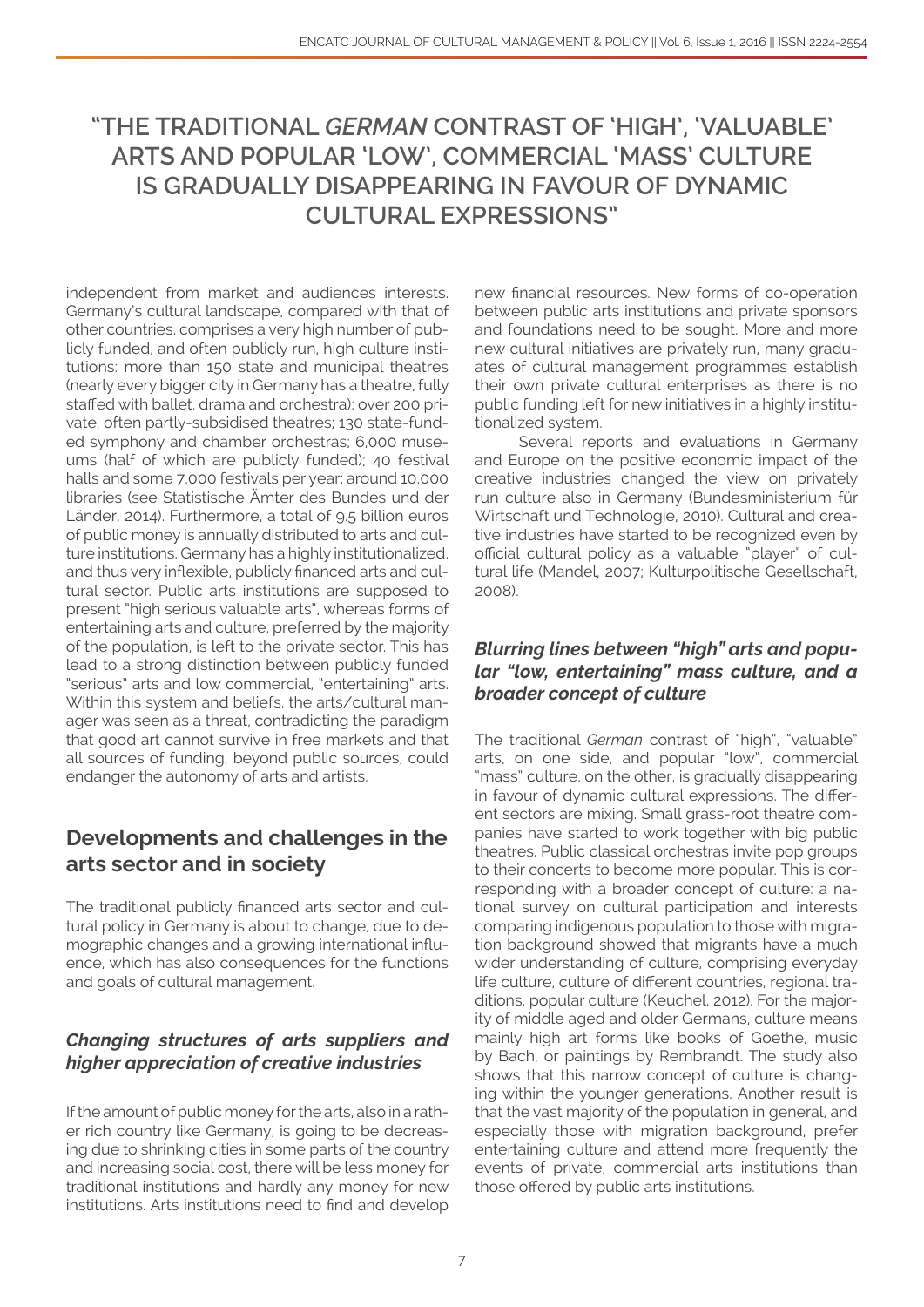#### *The traditional "high" arts audience is getting smaller*

This is the result showed by several national surveys and requires from arts institutions to develop new audiences and new opportunities for access and participation. The small group of the highly educated population is the main audience of publicly funded arts offerings, as visitor studies show (Keuchel, 2009, 2011 & 2012; TNS Opinion & Social, 2013). In order to develop new audiences in a sustainable way, arts mediation and cultural education, as well as cooperation with schools, have become very important for arts institutions. Institutions have started to think about systematic audience development strategies in terms of communication and relationship-building, yet with limited success. As audience development research shows, to really gain new audience groups who are not yet interested and do not belong to the typical highly educated milieus, changes in communication and service are not enough: institutions also need to change their programming and their overall mission and need to become more diverse in their own staff too (Mandel, 2013).

#### *Intercultural changes in society as a whole lead to changes within the cultural sphere*

The change of society through migration is another important factor. In Germany already 25% of the population have a migrant background and, especially amongst the younger generation, this percentage is going to grow heavily in the next 20 years, also enforced by the high numbers of refugees in Germany. Arts and culture are considered to be an important field to bring people from different ethnic backgrounds and different milieus together and help "intercultural" understanding. But migration also leads to changes in everyday culture, as well as in the arts sector, and requires from traditional arts institutions in Germany to change their mission, their structures, their employment policy, their programs, and their staff if they want to be relevant for a changing population.

Also the influence of the digital world changes the way of communicating, criticizing and consuming arts by lowering hierarchic structures, providing new artistic initiatives with communication power and enlarging the influence of consumers and arts audiences on cultural productions. The Internet has enforced a culture of collaborative work, sharing, and participating that needs to be adopted by arts and cultural institutions.

The arts world is getting more and more international as people in general have become much more mobile: cultural workers study abroad, do internships in cultural institutions in other countries, take

part in international projects, travel easily. In addition, many cultural workers are forced to leave their home countries and live abroad.

#### *Concept-based cultural policy*

After more than 50 years of muddling through with an ever-growing amount of public money (public expenditure in the arts sector grew far more than in all other public fields (see Statistische Ämter des Bundes und der Länder), a strategic approach to cultural policy in Germany is required in order to cope with demographic and cultural changes in society. Recently and for the first time in the federal state, in some federal countries and local authorities, administration boards have started to set up strategic goals based on cultural development planning (Kulturpolitische Gesellschaft, 2013). Yet it is still a long way to implement these goals into reality as this could also mean that some traditional public arts institutions might be closed down if they are not able to adapt to the needs and interests of the present society. Concept-based cultural policy needs to be connected to cultural development planning in cities, regions and rural areas. It turned out to be a big challenge to organize these processes in a participative way where all groups of the population have a say about what they find important as part of a publicly financed and developed cultural life (Föhl, Wolfram & Peper 2016).

#### *Growing demand for artistic and cultural services beyond the cultural sector*

The role of arts in society seems to change due to a high demand for creative and artistic potential in different fields of society. Artistic creativity is not limited to being presented in theatres, concert halls or exhibitions any more, but becomes very important for example in education, tourism, business management, city development. Beyond the arts world, the potential of the arts to transform society by stimulating innovation and stimulating the individual creativity and social changes becomes more important.

# **New challenges, working fields and role models for cultural managers**

Obviously the working fields of cultural managers have become much wider and more complex in recent years. It is not only about finding new funding resources and new organizational structures for arts institution, but also about attracting and becoming interesting for new audience groups for the arts, and moreover identifying new fields of society where the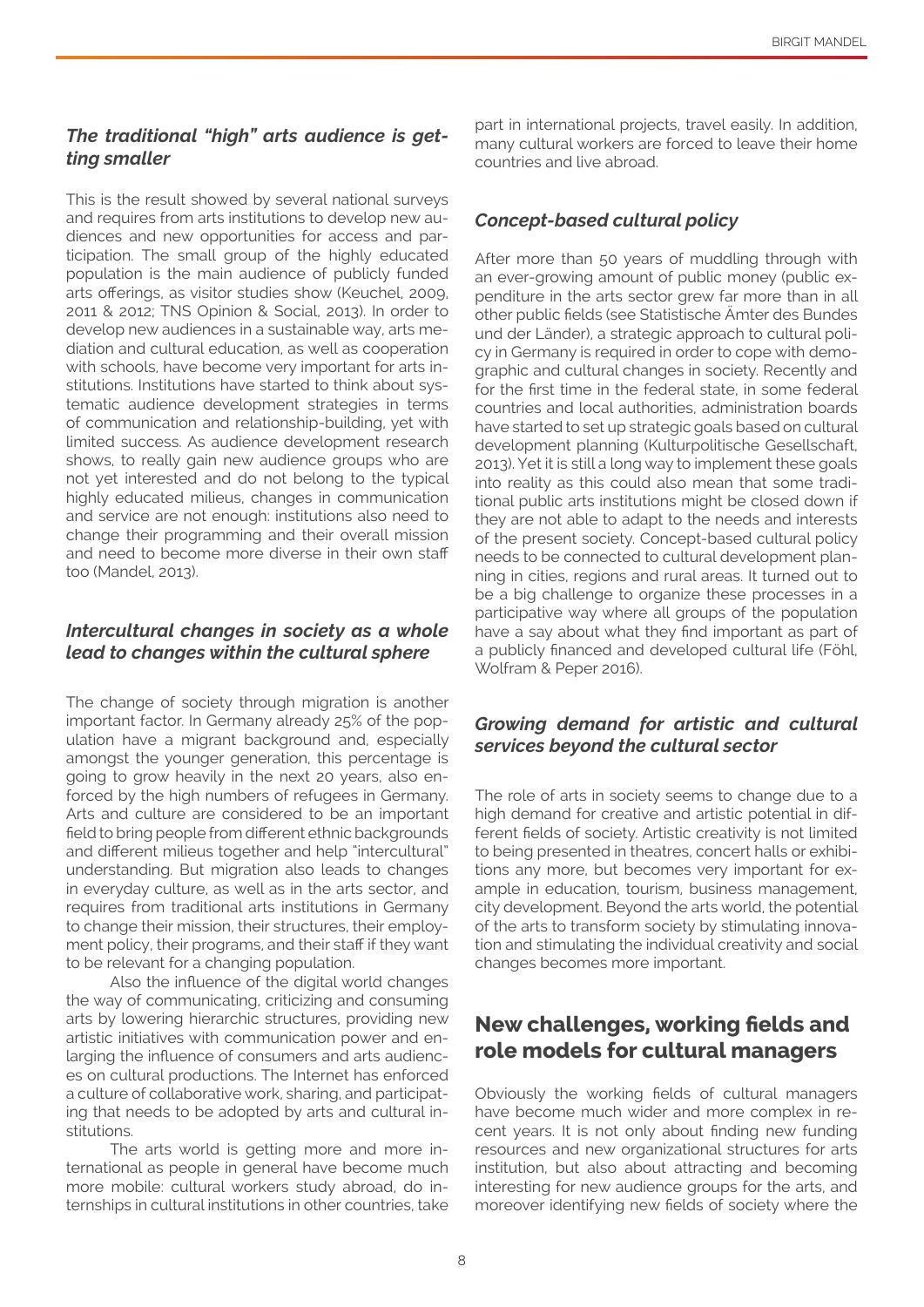# **"AS THE ARTS SECTOR IS CHANGING FROM A MAINLY PUBLICLY SUBSIDISED SECTOR TO A MUCH WIDER AND MORE DIVERSE FIELD WITH DIFFERENT SUPPLIES, CULTURAL MANAGERS ARE ASKED TO INTER-CONNECT THESE DIFFERENT SPHERES"**

specific potential of the arts is needed. Cultural managers are key players in stimulating a diverse cultural life including change management processes of arts institutions and cultural governance processes. New challenges for a future generation of academically trained cultural managers are:

- Connecting the economic and the public arts sectors to create synergies
- Developing new, more flexible ways of arts production and distribution

- Fostering new audiences beyond the highly educated "white" elite

- Organizing cooperation between the arts sector and the educational, social, economic sectors

- Enlarging the relevance of the arts within society
- Connecting the real art world with virtual worlds
- Managing international exchanges

- Moderating intercultural change management processes

- Moderating processes of cultural governance, including participative ways of cultural development planning

This also changes role models of the cultural manager. In a simplified way, the following tendencies can be identified over time.

#### *From public institution management to entrepreneurial and leadership attitude*

Whereas cultural managers in the beginning worked mainly in public institutions or in public administrations, the amount of self-employed cultural managers increased. Many of them worked as freelancers or opened micro-businesses, often in collaboration with other freelancers and on the interstice between the economic and the non-profit sector (Mandel, 2007). But also within institutions an entrepreneurial approach of taking responsibility and risk became necessary, in order to change institutions. As the arts sector is changing in Germany and also in other European countries from a mainly publicly subsidised sector to a much wider and more diverse field with different supplies, also from the civil society and the private sector, cultural managers are asked to inter-connect these different spheres.

#### *From administrating the arts to co-creating programs*

Whereas in the beginning the focus was on administrating arts institutions in a more efficient way in order to help arts production to thrive, cultural management changed its focus to the side of the audiences. This also comprises that cultural management is not restricted to organize only the framework of arts production but takes a bigger influence on creating new formats and contexts in arts and cultural institutions to suit the needs of different user groups and thus enforce change management processes in traditional arts institutions.

#### *From arts management to cultural management*

Cultural management is more than arts management. The new challenge for cultural managers is not only to enable more artistic productions for arts institutions, but to enlarge the interest in arts and the social relevance of arts as an important part of cultural life and to convert artistic production into cultural values by bringing it to different publics. That includes empowering more and different groups of society, for them to be part of a rich and diverse cultural life.

#### *From cultural management to inter-cultural change management*

As the population in Germany is changing, mainly due to the big volume of migration, arts and cultural institutions also need to be changed to represent the population as a whole. To find new ways of communicating and programming, and to involve new players with different cultural backgrounds in the institutions, bringing together different cultural perspectives and interests is one of the new challenges. The role of cultural managers have become much more complex.

*A cultural manager needs to fulfil the task of bridging the gap between interspaces. As an external actor who only enters a new cultural field of intervention for a certain amount of time he can*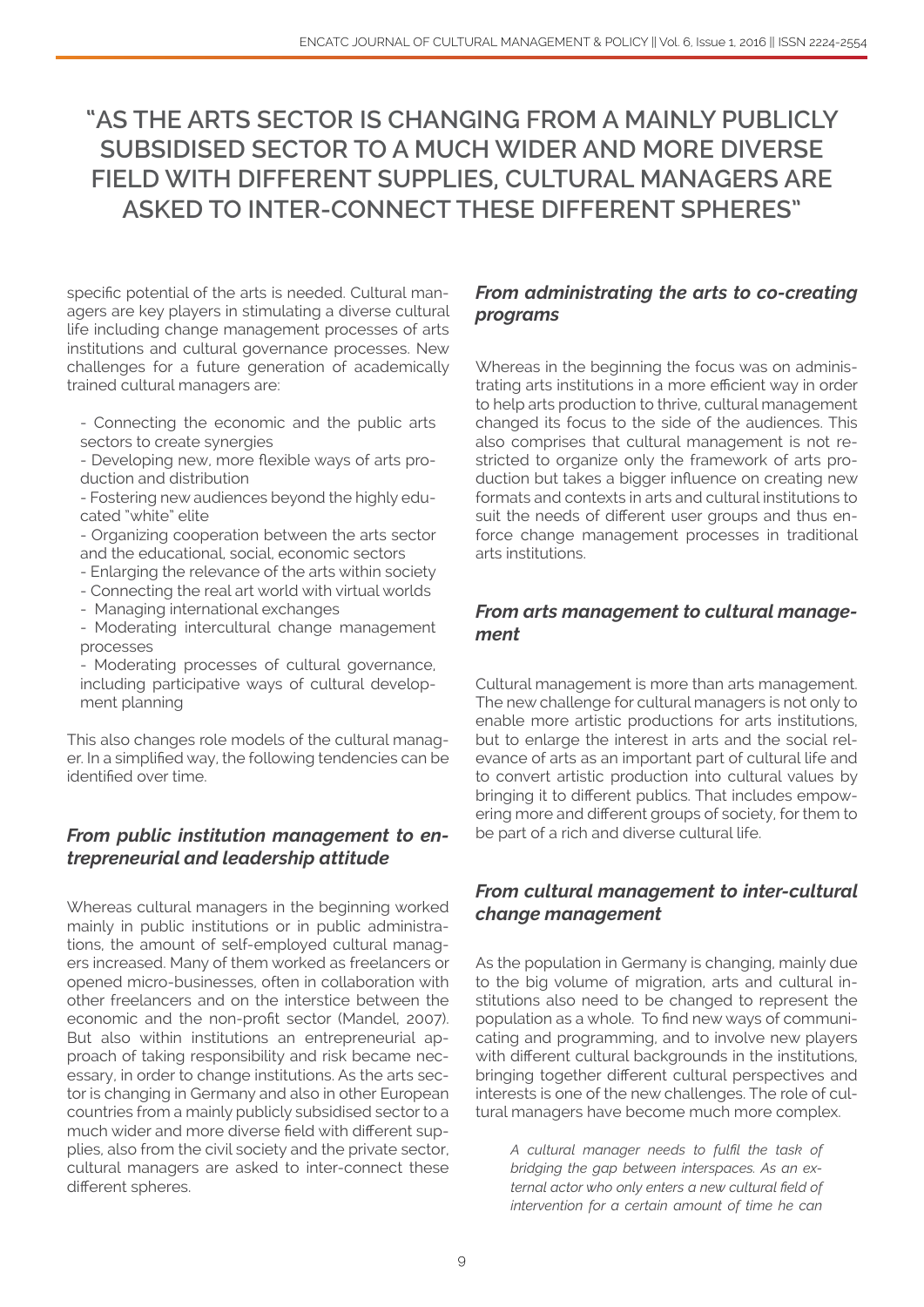*be seen as having a very high degree of structural autonomy that makes him the ultimate broker (....) In this way, cultural managers, from a network theoretical point of view, act as 'broker' who bridge the gaps (so-called 'structural holes') between otherwise disconnected subnetworks in order to optimize the coordination between these fields and create synergies (Föhl, Wolfram & Peper, 2016: 21- 22).*

### **Teaching cultural management as an academic discipline**

This wider understanding of the role and goals of cultural managers corresponds with latest descriptions of German cultural management programs where one finds instead definitions like "Co-producer, curator, transformer, change manager, cultural producer, interspace manager" (Mandel, 2015), showing a much wider understanding of the subject. If we define cultural management in a wider sense as managing, mediating and creating (inter-)cultural contexts – by connecting arts, politics and the social sphere as part of the process of collective creativity, and as an influential player of cultural policy and cultural governance processes –, what does this mean for curricular building and training cultural management at universities?

Cultural management has nowadays become a multiple discipline at universities, incorporating academic and technical input from many other disciplines. It is not reduced to an adaptation of business management anymore, but also integrates patterns of thinking from political science, cultural studies, social sciences and the arts. When analysing the curricula and the description of cultural management courses in Germany and comparing them to self-descriptions in the 1990s, there is an overall tendency to a more content-oriented, arts specific and more academic approach compared to a rather toolkit oriented training by methods taken from general economy in the beginning of the 1990s. Meanwhile most programmes ask not only about "How to do" to but also "why to do what" (Mandel, 2015).

The subjects Cultural Sciences and Cultural Policy became more important for cultural management compared to economic strategies. Programmes are less concentrated on administration of public arts institutions and place a bigger emphasis on creative industries and cultural entrepreneurship. All programmes offer seminars on international relations and international cultural policy, as well as international exchange programmes for their students. Most programmes do basic academic research and many include a Ph.D programme. During the last 10 years, academic research in cultural management has immensely grown, also due to Master thesis and more and more Ph.D programs in cultural management. A systematic research approach in German-speaking countries has been mainly initiated by the Association of Cultural Management, founded in 2006, with the goal to improve quality in research and training and the reputation of cultural management as an academic discipline. The *Fachverband für Kulturmanagement* edits a scientific journal (also open to English articles) and organises a scientific conference once a year. Topics of the conference and the journal have been: Scientific research in cultural management (2009); theories for cultural management (2010); cultural policy and cultural management (2011); audience development and audience research (2012); cultural management and the arts (2013); cultural entrepreneurship (2014), and the internationalization of cultural management (2015)<sup>3</sup>. .

#### *How to teach cultural managers in an academic setting?*

If cultural managers are important "agents of social and political change" and "interspace-managers" who connect different spheres of society, different social milieus and population groups with different cultural backgrounds, how can they be prepared for these complex tasks in an academic setting? If a standardized set of skills (like marketing, fundraising, budgeting) is not sufficient, but rather a mind-set of risk taking and taking over societal responsibility is needed including creative and social competences, how can this be trained in a university context? Methods that were identified in a workshop session of the *Fachverband Kulturmanagement* (Mandel, 2010) included:

- *Real work experiences*: Cultural projects, like producing festivals with students and cooperation with cultural institutions, offer the possibility to combine theoretical ideas and ideal strategic concepts with practical actions. Projects also allow to set students in charge of projects and make them become responsible and gain leadership experience.

- *Research-based learning*: As cultural management is still a young subject, basic research on cultural management processes is needed, as well as continuous research on developments in the vastly changing cultural worlds. Involving students in research processes makes them aware of relevant research questions and enables intensive analysis and discussion processes, as well as a more in depth look at structures, strategies, underlying assumptions.

<sup>3</sup> For more information, see www.fachverband-kulturmanagement.com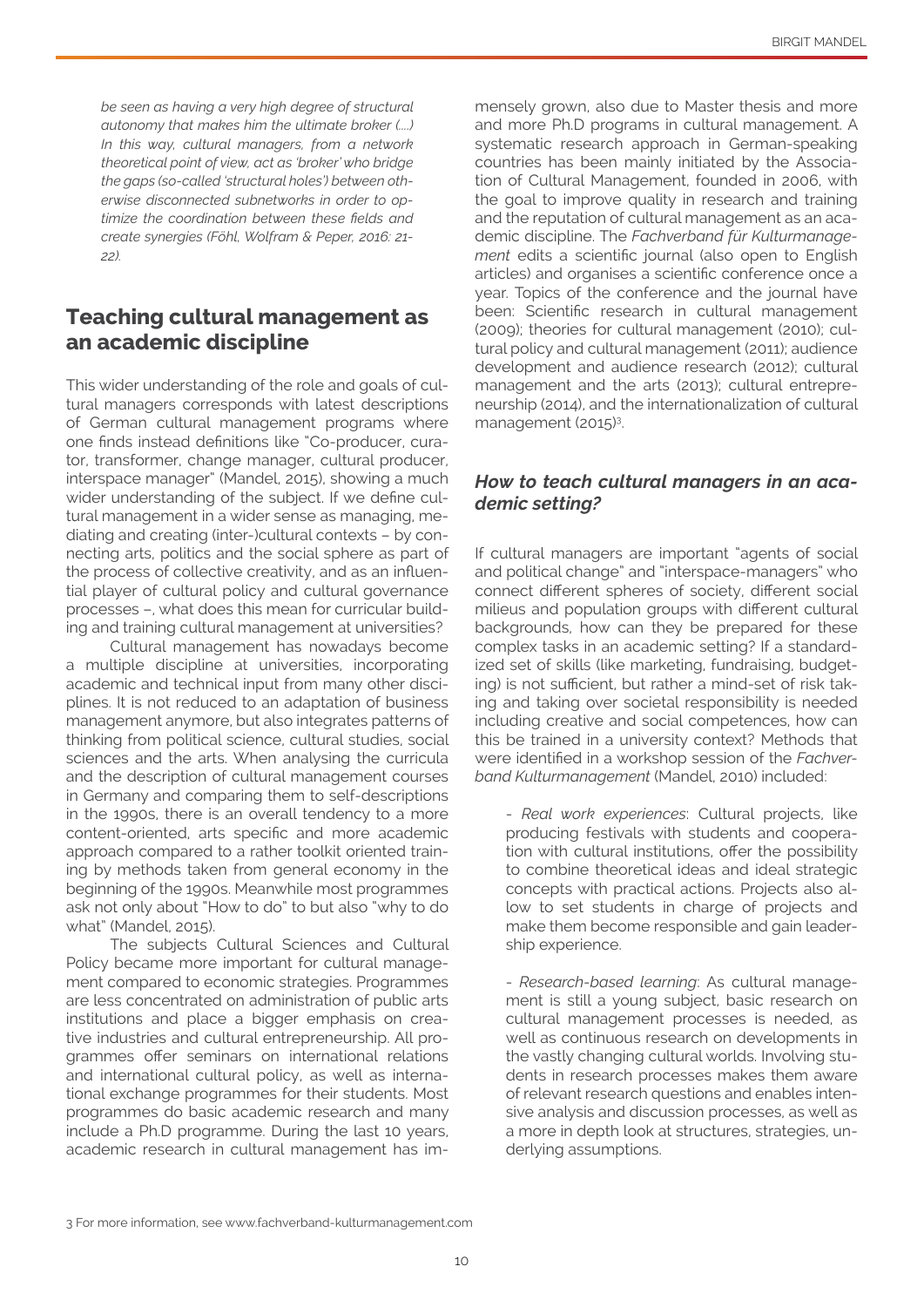- *International exchange*: Most programs offer international exchange programs which enable personal experiences in another country and reflections on diversity, and help identify and better understand different perspectives on arts and culture, different systems and goals of cultural policy, different professionalization modes in the cultural world. This is not only a crucial base for cooperation in the international art and cultural world, but also a way to gain intercultural competences, needed to work successful in increasingly international and diverse societies.

- *Artistic strategies, artistic thinking and research*: Involving artistic practise in cultural management programs is a way of stimulating a more innovative

approach. As the arts are based on the principle of ambiguity, showing there is not one true answer and not only one way of doing things, a strong connection of cultural management and arts can stimulate a more utopic way of thinking and challenge to invent unusual, new ways of dealing with cultural cocreation.

- *Reflections on role models*: Critical reflections on role models in cultural management as an integrated part of a cultural management programme

can help find out about individual goals and missions as a cultural manager, and show that there is not one standardized way of defining the work of a cultural manager, but many different role models.

Main challenges in cultural management training and research remain to find a balanced and fruitful combination of theory and practice. Theoretical reflections from different scientific fields are indispensable to widen the horizon and provide a base for systematic research. At the same time cultural management must remain a discipline that is closely connected to the empirical practise not to lose its relevance.

Encouraging students to think in a "utopic" way and not just to use proven standardized strategies is another challenge. Although professional cultural managers need to have a profound knowledge of strategies and instruments, it is necessary to keep openness for the unforeseen. This includes openness towards future developments in the cultural world and in society as a whole also in the curriculum, which needs to be continuously questioned and changed due to changing topics and needs.

**Conclusion**

Cultural management is not restricted to strategic management and leadership but involves also creative work. Management tries to handle and also to reduce complexity in order to make things work. The arts are characterized by being over-complex, unpredictable, produce different meanings and not serve certain goals; the effects of the arts on an individual´s life and on cultural life in general cannot be foresaid. Thus, management of arts is always confronted by dealing with uncertainty. This forces an approach to training on arts and cultural management that involves a complex set of subjects and methods and openness. Cultural management today is less about making arts

institutions more efficient, but about having an active influence on cultural life, cultural policy and societal changes.

Since the beginning of the 1990s, cultural management has developed in Germany from a mainly economic discipline, trying to organize the public arts sector in a more efficient way, to a more political and at the same time more creative discipline. The general trends of globalisation, migration and digitalisation have been changing the context of cultural management: the international influence on the cultural system, both in cultural

and in economic terms, has been growing; migration has been changing the composition of the population; digitalisation has been influencing the way of producing, communicating and consuming cultural products. Especially the state-financed "high arts" sector in Germany has been challenged by the disappearance of the traditional arts audience and the competition between the growing private cultural industries.

Thus, cultural management has been confronted with the need to find new approaches to enlarge the relevance of arts and culture beyond the traditional institutional structures. These changes are reflected in new concepts of cultural management training at universities: from a toolkit approach to a more scientific and at the same time more interdisciplinary approach, with a wider understanding of cultural management as creating cultural contexts and moderating intercultural change management processes.

**ALWAYS CONFRONTED BY DEALING WITH UNCERTAINTY. THIS FORCES AN APPROACH TO TRAINING ON ARTS AND CULTURAL MANAGEMENT THAT INVOLVES A COMPLEX SET OF SUBJECTS AND METHODS AND OPENNESS"**

**"MANAGEMENT OF ARTS IS**